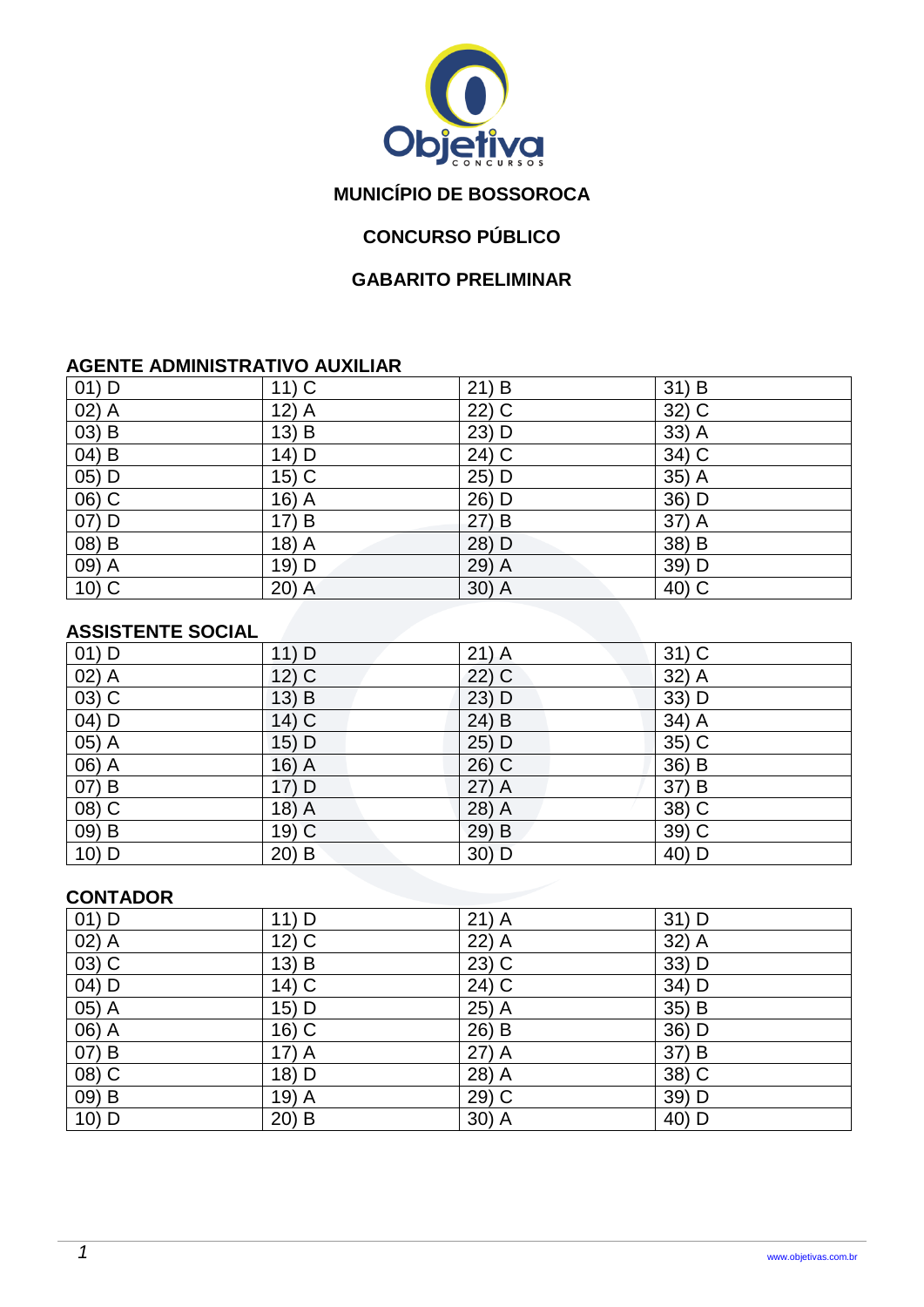

#### **ENFERMEIRO**

| $01)$ D             | 11) D   | $21)$ A | $31)$ C |
|---------------------|---------|---------|---------|
| $(02)$ A            | $12)$ C | 22) C   | 32) A   |
| $\overline{03}$ C   | 13) B   | $23)$ D | 33) D   |
| $04)$ D             | $14)$ C | $24)$ B | $34)$ B |
| $05)$ A             | 15) D   | $25)$ A | 35) D   |
| $\overline{06}$ $A$ | $16)$ A | $26)$ A | $36)$ D |
| 07) B               | 17) D   | 27) D   | 37) A   |
| 08) C               | 18) A   | 28) B   | 38) B   |
| $09)$ B             | 19) C   | 29) A   | 39) C   |
| $10)$ D             | $20)$ B | $30)$ A | 40) C   |

### **FISCAL**

| $01)$ D             | $11)$ C | $21)$ B             | $31)$ A |
|---------------------|---------|---------------------|---------|
| $02)$ A             | $12)$ A | $22)$ C             | 32) C   |
| $(03)$ B            | $13)$ B | 23) D               | 33) D   |
| $(04)$ B            | 14) D   | $\overline{24}$ ) C | $34)$ A |
| $05)$ D             | $15)$ C | $25)$ D             | 35) B   |
| $\overline{06}$ ) C | $16)$ A | 26) D               | $36)$ C |
| 07) D               | 17) B   | 27) B               | 37) A   |
| $(08)$ B            | $18)$ A | 28) D               | 38) B   |
| $09)$ A             | 19) D   | 29) A               | $39)$ D |
| $10)$ C             | $20)$ A | $30)$ B             | 40) B   |

### **FISIOTERAPEUTA**

| $01)$ D  | $11)$ D                   | $21)$ A             | $31)$ B           |
|----------|---------------------------|---------------------|-------------------|
| $02)$ A  | $12)$ C                   | $22)$ C             | 32) A             |
| $(03)$ C | $13\overline{\smash{)}B}$ | 23) D               | $33)$ C           |
| 04) D    | $14)\overline{C}$         | $24)$ B             | 34) C             |
| 05) A    | 15) D                     | $25)$ C             | 35) B             |
| 06) A    | 16) A                     | $26)$ C             | $36)$ D           |
| $07)$ B  | 17) D                     | 27) D               | 37) A             |
| $(08)$ C | 18) $\overline{A}$        | $\overline{28}$ ) C | $38)$ A           |
| $09)$ B  | $19)$ C                   | 29) A               | 39) D             |
| $10)$ D  | $20)$ B                   | 30) D               | $40\overline{)C}$ |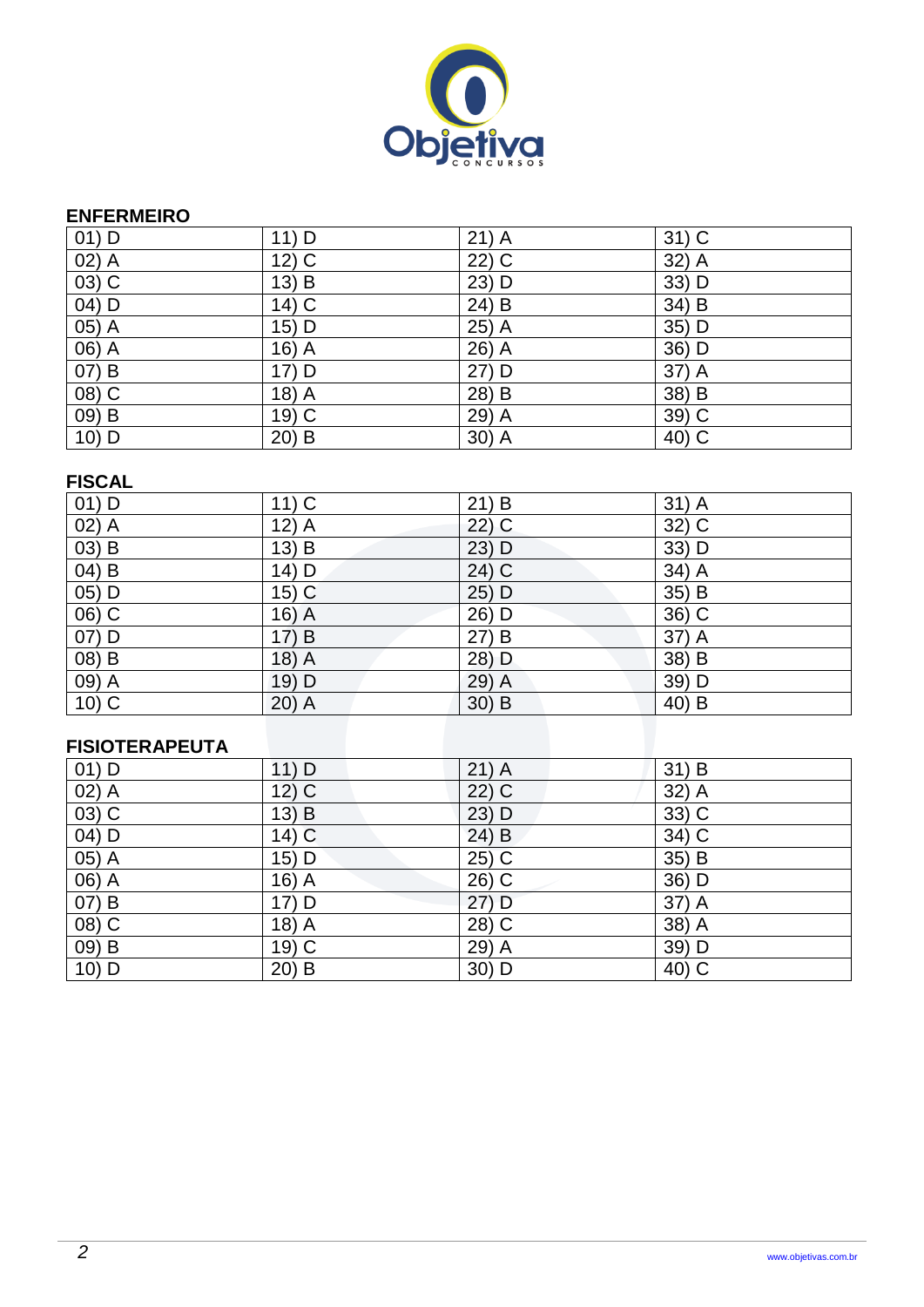

## **FONOAUDIÓLOGO**

| $01)$ D           | 11) D              | $21)$ A | $31)$ C            |
|-------------------|--------------------|---------|--------------------|
| $02)$ A           | $12)$ C            | 22) C   | 32) B              |
| $(03)$ C          | $13)$ B            | $23)$ D | 33) A              |
| $04)$ D           | $14)$ C            | $24)$ B | $34)$ A            |
| 05) A             | 15) D              | $25)$ C | 35) C              |
| 06) A             | 16) $\overline{A}$ | 26) D   | 36) D              |
| 07) B             | $17)$ D            | $27)$ D | $37)$ A            |
| 08) C             | $18)$ A            | 28) A   | $38) \overline{B}$ |
| $\overline{09}$ B | 19) C              | 29) B   | 39) A              |
| $10)$ D           | $20)$ B            | $30)$ D | 40) D              |

# **MECÂNICO**

| $01)$ B            | $11)$ C | $21)$ C |
|--------------------|---------|---------|
| $02)$ D            | $12)$ A | 22) A   |
| $(03)$ D           | $13)$ D | $23)$ A |
| $04)$ A            | 14) B   | $24)$ B |
| $\overline{05) C}$ | $15)$ C | $25)$ D |
| $(06)$ B           | $16)$ C | $26)$ C |
| $07)$ C            | $17)$ A |         |
| $(08)$ A           | 18) D   |         |
| $\overline{09}$ B  | $19)$ B |         |
| $10)$ A            | $20)$ A |         |
|                    |         |         |
| <b>MÉDICO</b>      |         |         |

# **MÉDICO**

| $01)$ D  | 11) D              | $21)$ A | $31)$ C |
|----------|--------------------|---------|---------|
| $(02)$ A | $12)$ C            | $22)$ C | $32)$ A |
| $(03)$ C | $13)$ B            | 23) D   | $33)$ A |
| $(04)$ D | $14)$ C            | 24) B   | $34)$ C |
| $05)$ A  | 15) D              | $25)$ C | 35) B   |
| $06)$ A  | 16) $\overline{A}$ | 26) A   | 36) D   |
| 07) B    | 17) D              | $27)$ C | $37)$ C |
| $(08)$ C | 18) A              | 28) B   | 38) D   |
| $(09)$ B | 19) C              | 29) D   | 39) B   |
| 10) D    | $20)$ B            | $30)$ B | 40) B   |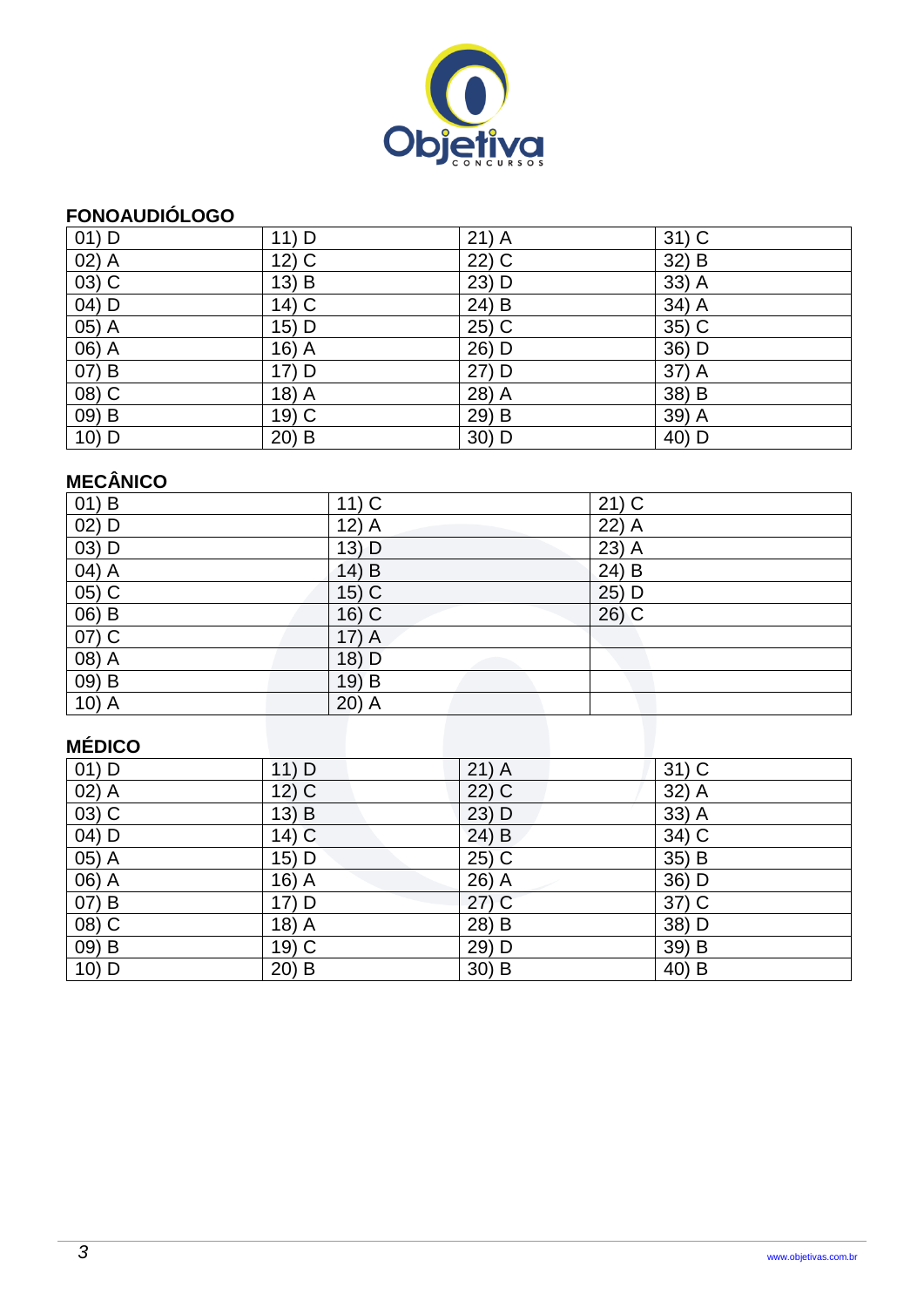

#### **NUTRICIONISTA**

| $01)$ D            | 11) D   | $21)$ A | $31)$ D |
|--------------------|---------|---------|---------|
| $\overline{02)}$ A | $12)$ C | $22)$ C | 32) C   |
| 03) C              | $13)$ B | 23) D   | 33) A   |
| $(04)$ D           | $14)$ C | $24)$ B | $34)$ C |
| $(05)$ A           | 15) D   | 25) C   | $35)$ D |
| 06) A              | 16) A   | 26) D   | 36) A   |
| $07)$ B            | 17) D   | $27)$ C | 37) C   |
| $(08)$ C           | $18)$ A | 28) C   | $38)$ B |
| 09) B              | 19) C   | 29) A   | 39) B   |
| 10) D              | $20)$ B | $30)$ B | 40) D   |

### **PROFESSOR ENSINO FUNDAMENTAL SÉRIES FINAIS, NA DISCIPLINA DE: LÍNGUA INGLESA**

| $01)$ D  | $11)$ D            | $21)$ D | $31)$ D |
|----------|--------------------|---------|---------|
| $02)$ A  | $12)$ C            | 22) D   | 32) B   |
| $(03)$ C | 13) $\overline{B}$ | $23)$ C | 33) B   |
| $04)$ D  | $14)$ C            | $24)$ C | $34)$ A |
| $05)$ A  | $15)$ D            | $25)$ A | 35) D   |
| $06)$ A  | 16) $\overline{A}$ | 26) D   | $36)$ D |
| $07)$ B  | $17)$ C            | 27) B   | $37)$ C |
| $(08)$ C | 18) B              | 28) A   | 38) A   |
| 09) B    | 19) C              | 29) B   | 39) C   |
| 10) D    | $20)$ C            | $30)$ B | $40)$ B |

#### **PROFESSOR ENSINO FUNDAMENTAL SÉRIES FINAIS, NA DISCIPLINA DE: MATEMÁTICA**

| $01)$ D  | 11) D   | $21)$ D | $31)$ C           |
|----------|---------|---------|-------------------|
| $02)$ A  | $12)$ C | 22) D   | 32) A             |
| $(03)$ C | $13)$ B | $23)$ C | 33) B             |
| 04) D    | $14)$ C | 24) C   | 34) B             |
| 05) A    | 15) D   | 25) A   | 35) A             |
| 06) A    | $16)$ A | 26) D   | $36)$ A           |
| 07) B    | $17)$ C | 27) B   | $37)$ C           |
| 08) C    | 18) B   | 28) A   | 38) D             |
| 09) B    | $19)$ C | 29) B   | 39) D             |
| 10) D    | $20)$ C | $30)$ B | $\overline{40}$ A |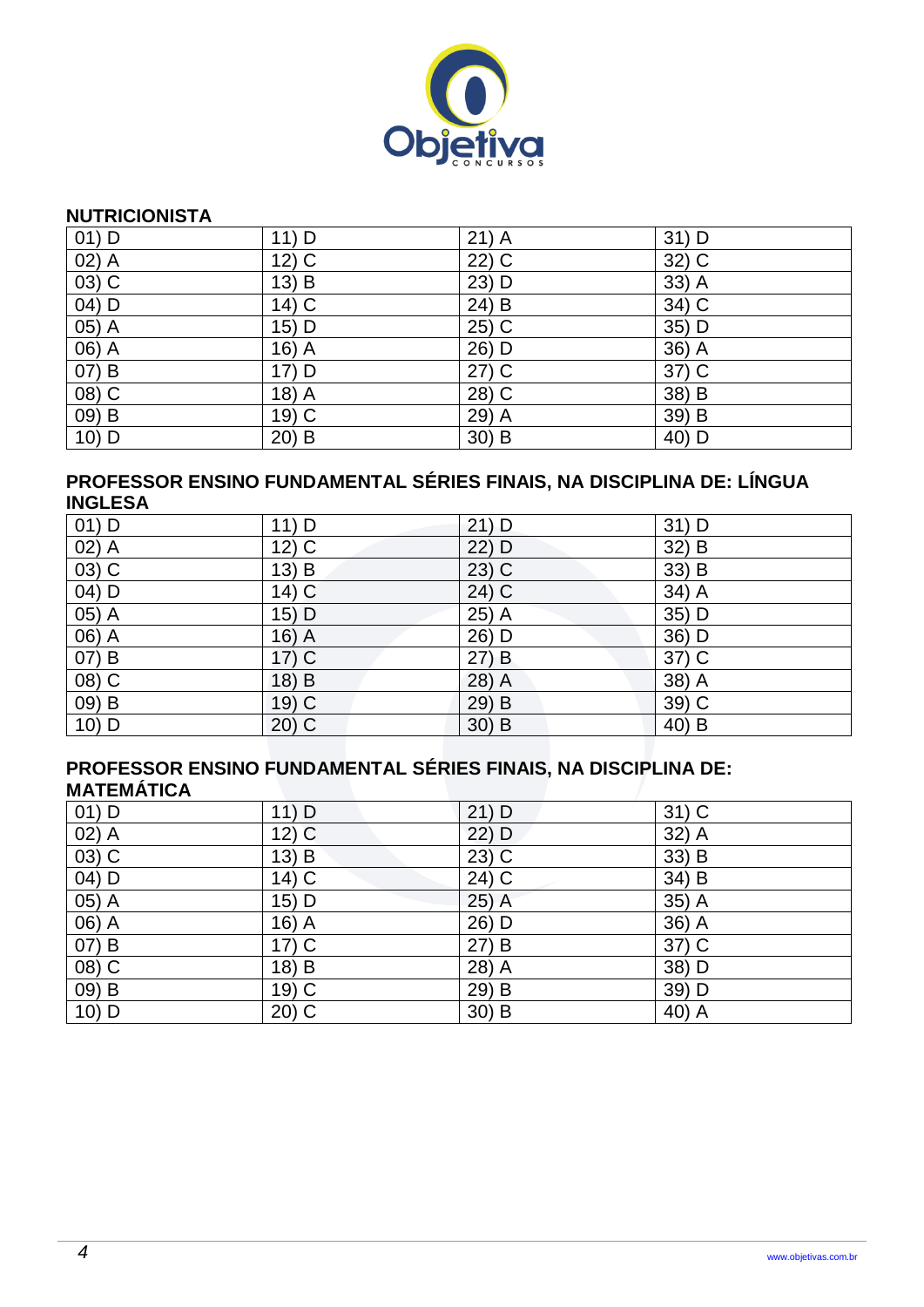

## **PSICÓLOGO**

| $01)$ D  | 11) D   | $21)$ A             | $31)$ C |
|----------|---------|---------------------|---------|
| $02)$ A  | $12)$ C | $\overline{22}$ ) C | 32) D   |
| $03)$ C  | 13) B   | 23) D               | 33) B   |
| $04)$ D  | $14)$ C | 24) B               | 34) C   |
| $05)$ A  | 15) D   | 25) C               | $35)$ A |
| 06) A    | $16)$ A | 26) C               | 36) A   |
| 07) B    | 17) D   | 27) B               | 37) D   |
| $(08)$ C | 18) A   | 28) D               | 38) C   |
| $(09)$ B | 19) C   | 29) A               | 39) B   |
| $10)$ D  | $20)$ B | 30) D               | 40) C   |

# **SECRETÁRIO DE ESCOLA**

| $01)$ D                      | $11)$ C | $21)$ B | 31) D |  |  |
|------------------------------|---------|---------|-------|--|--|
| $02)$ A                      | $12)$ A | $22)$ C | 32) B |  |  |
| $03)$ B                      | $13)$ B | 23) D   | 33) A |  |  |
| $04)$ B                      | 14) D   | 24) C   | 34) B |  |  |
| 05) D                        | $15)$ C | 25) D   | 35) A |  |  |
| 06) C                        | $16)$ A | 26) D   | 36) C |  |  |
| 07) D                        | 17) B   | 27) B   | 37) D |  |  |
| 08) B                        | 18) A   | 28) D   | 38) C |  |  |
| 09) A                        | $19)$ D | $29)$ A | 39) D |  |  |
| $10)$ C                      | $20)$ A | $30)$ C | 40) C |  |  |
|                              |         |         |       |  |  |
| <b>TÉCNICO EM ENFERMAGEM</b> |         |         |       |  |  |

# **TÉCNICO EM ENFERMAGEM**

| $01)$ D                        | $11)$ C            | 21) B   | 31) D   |
|--------------------------------|--------------------|---------|---------|
| $02)$ A                        | $12)$ A            | $22)$ C | 32) A   |
| $(03)$ B                       | $13)$ B            | 23) D   | 33) B   |
| $\overline{04}$ $\overline{B}$ | $14)$ D            | $24)$ C | 34) C   |
| $05)$ D                        | $15)$ C            | $25)$ D | 35) A   |
| $(06)$ $C$                     | 16) $\overline{A}$ | 26) D   | 36) D   |
| $07)$ D                        | 17) B              | 27) B   | 37) D   |
| $(08)$ B                       | 18) A              | 28) D   | $38)$ A |
| $\overline{09}$ $\overline{A}$ | 19) D              | 29) A   | 39) B   |
| $10)$ C                        | $20)$ A            | $30)$ C | 40) C   |